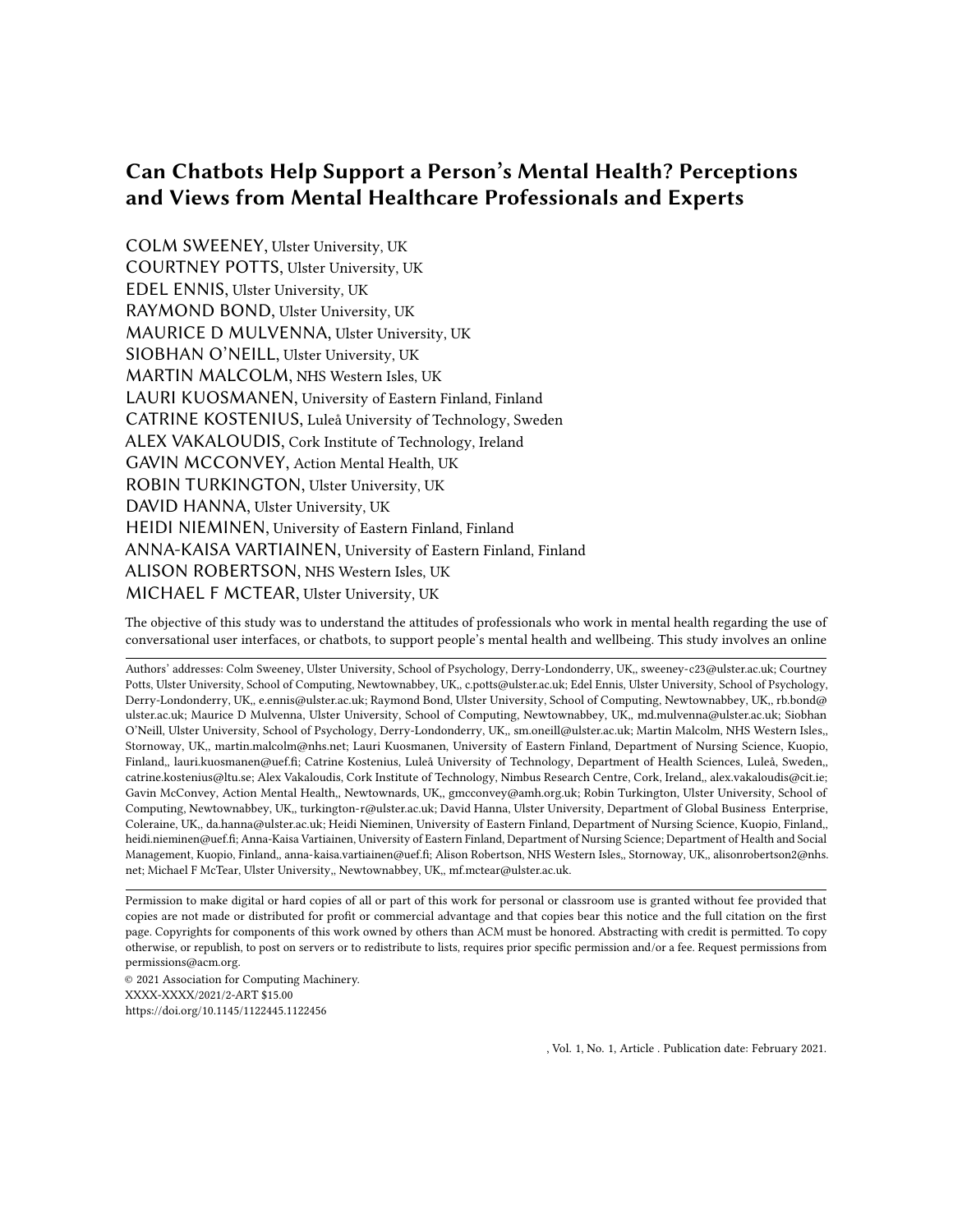survey to measure the awareness and attitudes of mental healthcare professionals and experts. The findings from this survey show that over half of the participants in the survey agreed that there are benefits associated with mental healthcare chatbots (65%, p<0.01). The perceived importance of chatbots was also relatively high (74%, p<0.01) with more than three quarters (79%, p<0.01) of respondents agreeing that mental healthcare chatbots could help their clients to better manage their own health, yet chatbots are overwhelmingly perceived as not adequately understanding or displaying human emotion (86%, p<0.01). Even though the level of personal experience with chatbots among professionals and experts in mental health has been quite low, this study shows that, where they have been used, the experience has been mostly satisfactory. This study has found that, as years of experience increased, there was a corresponding increase in the belief that healthcare chatbots could help clients better manage their own mental health.

### CCS Concepts: • Human-centered computing  $\rightarrow$  User centered design; • Applied computing  $\rightarrow$  Health care information systems.

Additional Key Words and Phrases: mental health professionals, chatbot, conversational user interfaces, mental health, mental health survey, wellbeing, conversational cognitive ergonomics

#### ACM Reference Format:

Colm Sweeney, Courtney Potts, Edel Ennis, Raymond Bond, Maurice D Mulvenna, Siobhan O'Neill, Martin Malcolm, Lauri Kuosmanen, Catrine Kostenius, Alex Vakaloudis, Gavin McConvey, Robin Turkington, David Hanna, Heidi Nieminen, Anna-Kaisa Vartiainen, Alison Robertson, and Michael F McTear. 2021. Can Chatbots Help Support a Person's Mental Health? Perceptions and Views from Mental Healthcare Professionals and Experts. 1, 1 (February 2021), [16](#page-15-0) pages. [https:](https://doi.org/10.1145/1122445.1122456) [//doi.org/10.1145/1122445.1122456](https://doi.org/10.1145/1122445.1122456)

### 1 INTRODUCTION

Chatbots, also known as conversational user interfaces, are tools that use machine learning and artificial intelligence to simulate human communication, either through voice or text communication.

Voice-based chatbots are called upon within mobile devices, computers, and smart speakers such as Amazon Alexa, and Google Home. Text-based chatbots can be accessed through many channels, such as Messenger, Kik, Slack and Telegram, or in a web or mobile application [\[5\]](#page-14-0). The user can converse with the chatbot using text or 'quick replies' (buttons). Voice-based chatbots, used at home for support of mental health and wellbeing, require translation from speech to text (and vice versa) with success rate dependent on accent and surrounding sound (e.g. machine operating, TV on, other people talking). Additionally, elements of conversation such as secure authentication, selection over a large number of options, transcription of special terms such as names and emails can more easily be managed with text-based rather than voice-based conversation.

They support interactive communications between persons and a computer program [\[9\]](#page-14-1). The earliest chatbot dating back to the 1960s was ELIZA and it was developed to try to mimic the responses of a psychotherapist in a therapy session [\[30\]](#page-15-1). It made use of pattern matching and pronoun substitution to give an illusion of understanding even though it had no built-in knowledge [\[16\]](#page-14-2). Computing technology has advanced since then, with the advances in artificial intelligence and machine learning, and in particular deep neural networks, which have led to further development of chatbots. Also, the increased adoption of mobile Internet and messaging platforms has driven the adoption of digital interventions, such as chatbots [\[11\]](#page-14-3).

Chatbots operate using natural language, and they have gained a lot of traction recently because they have the potential to provide a multitude of services through one point of contact. Chatbots have been used in education [\[32\]](#page-15-2), customer service innovations [\[27\]](#page-15-3), and healthcare [\[8\]](#page-14-4). Within the area of mental health, there has been a recent drive towards creating digital interventions that can either supplement or replace face-to-face mental health services [\[15\]](#page-14-5). As access to mental health services remains an issue worldwide, with the mental health workforce insufficient to meet the growing demand for mental health services [\[29\]](#page-15-4), automated procedures hold a great promise for both mental healthcare providers and for those in need of mental health services [\[13\]](#page-14-6).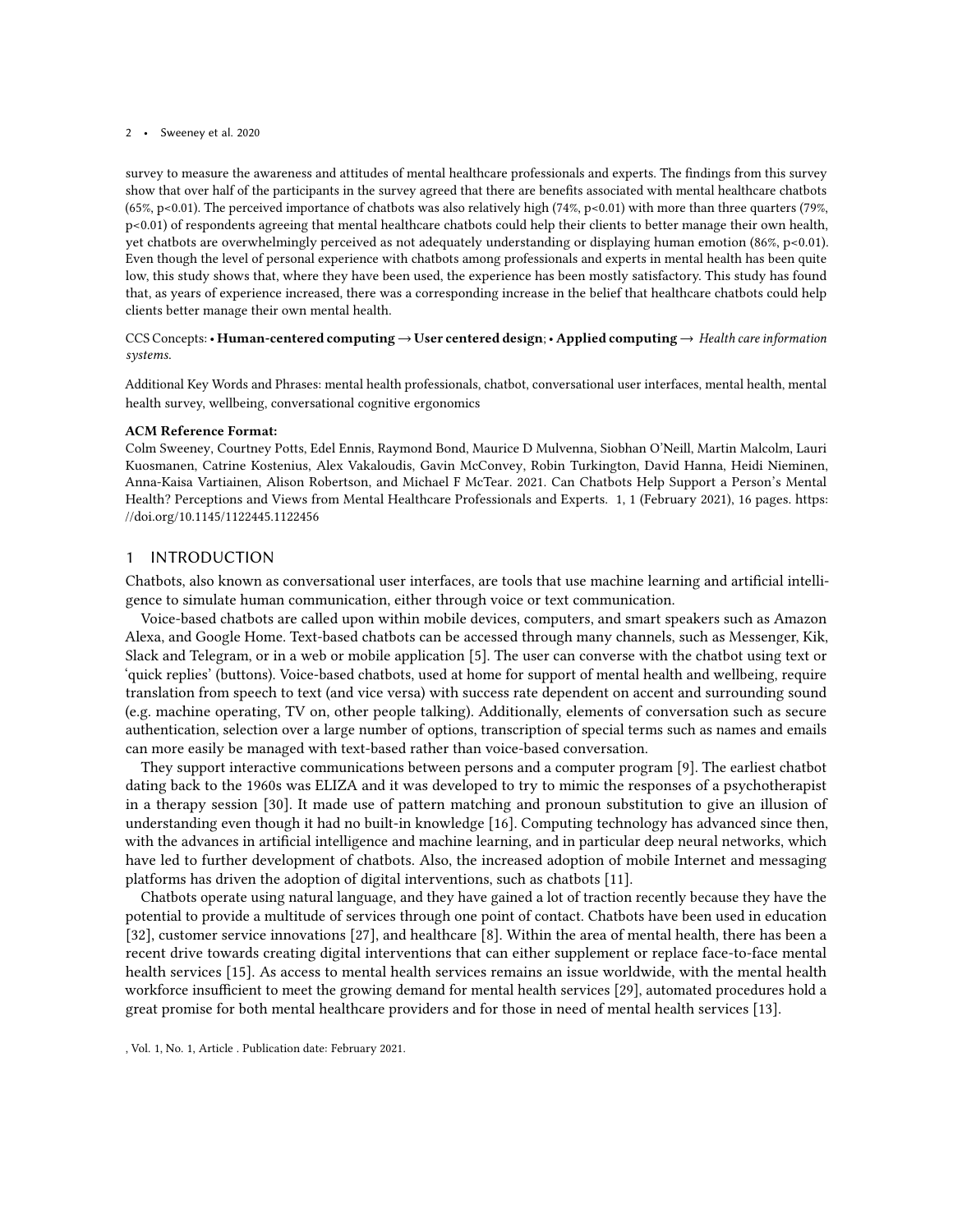Many chatbots are available for use in mental care provision. One of the better-known mental health chatbots is Woebot[\[10\]](#page-14-7), which is a chatbot therapist. It works using Cognitive Behavioural Therapy (CBT) and applies techniques to help clients improve their mental health. The results of a randomised controlled trial among students found that Woebot significantly reduced symptoms of depression within 2 weeks [\[10\]](#page-14-7).

This conversational agent was launched via Facebook Messenger, but there were some criticisms with this, as Facebook, and not Woebot or the individual, owned the conversation data [\[23\]](#page-15-5). This is more relevant recently, where Facebook has been under fire for the company's handling of personal data [\[28\]](#page-15-6). There were also criticisms that the Woebot app failed to respond appropriately to reports of child sexual abuse resulting in the Children's Commissioner for England deeming the app not fit for purpose [\[18\]](#page-15-7). To address some of these issues, and in particular, in relation to the privacy issues with this application, users can now ask the Woebot app to delete their user history, as well as remove all conversations, once the conversation has ended [\[28\]](#page-15-6).

iHelpr is another mental health chatbot developed to provide self-assessment and guidelines for: stress, anxiety, depression, sleep, and self-esteem [\[5\]](#page-14-0). A study was conducted regarding its use, via questionnaire, and it was found that the respondents found the chatbot to be enjoyable and easy to use and stated there is a consistent personality throughout the conversation which they liked [\[5\]](#page-14-0). Tess is another chatbot designed to provide support for treating anxiety and depression, and it was shown that it is a feasible option for offering support for depression [\[12\]](#page-14-8). Bibliotherapy is another method of mental health support. This is a form of talking-therapy which uses short stories to support people with mental health issues, using concepts of CBT to assist in the recovery of the client and recent research has been investigating its adoption by bibliotherapy facilitators [\[19\]](#page-15-8).

Various studies have been carried out to determine the feasibility and efficacy of chatbot use. An early study in 2017 [\[4\]](#page-14-9) used an online questionnaire to determine why chatbot users in the US were using chatbots. The results showed that the greatest motivational factor was productivity, in that chatbots helped users obtain timely assistance or information [\[4\]](#page-14-9). A recent survey conducted by Palanica et al. 2019 set out to determine the opinions of medical practitioners on the use of this technology in healthcare. Their study showed that chatbots may have a beneficial role to play in healthcare support [\[24\]](#page-15-9).

Current literature demonstrates that there are widespread benefits to using chatbots. One is that it is preferable for some people to use chatbots to complete certain tasks normally performed on a web page or mobile application [\[11\]](#page-14-3). Chatbots are also seen to relieve certain barriers in mental health provision, such as stigma around accessing psychological health services and geographical isolation that can hinder attendance at face-to-face counselling [\[20\]](#page-15-10). People working unconventional shifts may also have problems gaining access to mental health services. Chatbots could be used as a potential solution to these problems, as mobile mental health interventions are non-intrusive and easily accessible for anyone with a mobile phone. There has also been some evidence to suggest that chatbots can be effective in dealing with individuals with major depressive disorder [\[29\]](#page-15-4). Mental health counselling can be improved through the use of chatbots, where chatbots can provide a user with instant information [\[6\]](#page-14-10), they have 24/7 availability and will provide cost savings for the users in the form of travel expenses and telephone charges [\[14\]](#page-14-11). Also, users enjoy the anonymity offered by chatbots, as some patients were shown to disclose sensitive information to a chatbot where they would not have done so to a human therapist, as demonstrated by Lucas et al. [\[17\]](#page-15-11). In the UK, Samaritans, the helpline service, recorded that users under 25 years were the highest user age group of their text messaging service, and were more likely to communicate through text than to phone the organisation [\[26\]](#page-15-12). These young people can also feel uncomfortable disclosing their feelings to a human being [\[29\]](#page-15-4). As a recent study shows, in some circumstances, patients are more likely to disclose personal details to AI-powered conversational assistants rather than to an actual clinician [\[21\]](#page-15-13). Many young people also feel that their problems are too personal, or they fear that this sensitive data could be shared with others [\[31\]](#page-15-14).

Chatbots also have their limitations. They may not be able to understand the nuances of human language. Artificial intelligence has to understand the complexities at play, to prevent the provision of an unsuitable answer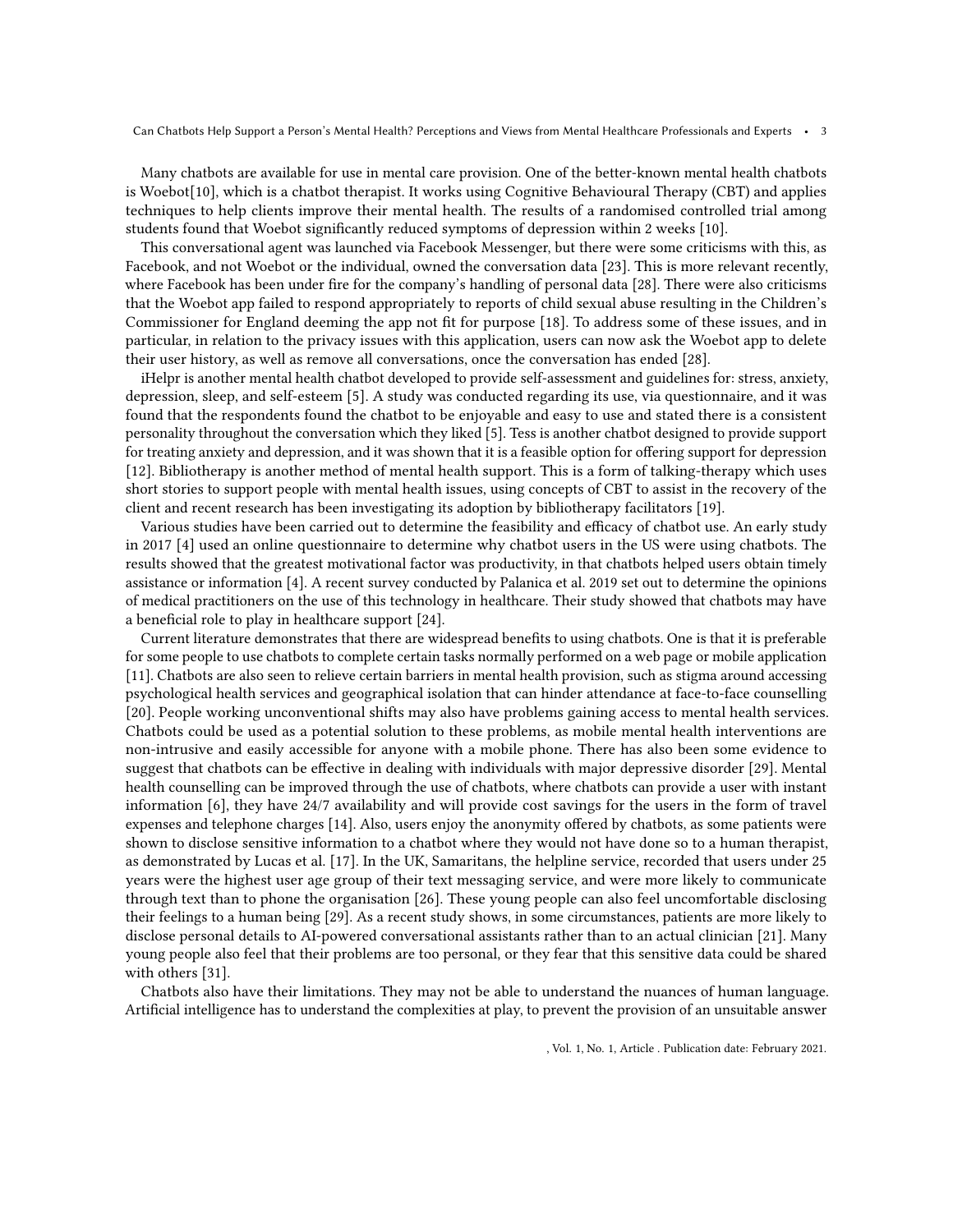or by providing unclear or nonsensical responses, in order to be able to communicate what is at the core of mental health problem. Chatbots could offer reminders every now and again that they are in fact an 'artificial intelligence', to counter any confusion. As the Woebot application warns its users: 'As smart as I may seem, I'm not capable of really understanding what you need' [\[15\]](#page-14-5). Many are dismayed and horrified at the concept of chatbots for mental health and in particular for the area of suicide prevention, arguing that such a complex problem cannot conceivably be reduced to a computer algorithm [\[2\]](#page-14-12). Chatbots also fall short in the provision of mental health support for sensitive topics, for example, for suicide risks and where abuse is being reported [\[28\]](#page-15-6). Indeed, there is not enough evidence-based data to support chatbots use in suicide prevention [\[25\]](#page-15-15).

Privacy is also a major concern for users of these applications and developers need to ensure that data sharing will not expose users to privacy risks. Poor adherence seems to be another problem with digital mental health interventions [\[7\]](#page-14-13), and for those people that do go on to maintain a relationship with these digital resources, the fear is that some vulnerable people may begin to over rely on them which may lead to anxiety when these applications are not available. Overall, there is a need for a wider discussion about how all mental health services can and should encourage the safe and ethical use of chatbots [\[29\]](#page-15-4).

In the recent study by Palanica et al., challenges were perceived due to chatbots not being able to understand or display human emotion. The majority of physicians (70%) in this survey expressed their concern about risks associated with healthcare chatbots for patients[\[24\]](#page-15-9), and these concerns relate to chatbots not being able to understand the complex use of language associated with a mental health crisis, in such a way to recognise symptoms and respond appropriately [\[18\]](#page-15-7). Hence, rather than developing something that is state of the art, the developers may need to ensure that the technology is centered on understanding the needs of someone in crisis [\[3\]](#page-14-14).

Chatbots represent a shift in how people manage their mental health. While there has been an increase in the development and use of such applications, it is not fully understood why professionals and experts in mental health would use chatbots and encourage their use by their clients. The study by Palanica et al. [\[24\]](#page-15-9) investigated how the use of healthcare chatbots are regarded by physicians. Their survey concluded that chatbots can have a beneficial role to play in healthcare support but that chatbots currently do not have the expert medical knowledge needed to replace the role of the traditional physician. The effectiveness of chatbot use in the area of mental health has not been fully researched [\[22\]](#page-15-16), and this survey extends the work of Palanica et al. to look at the professionals and experts that work in the area of mental health, to determine if chatbots designed for mental health are beneficial and to determine the efficacy of such tools.

Mental healthcare professionals are crucial in advising clients on how best to protect their wellbeing, but little is known about how they perceive chatbots in terms of benefits, challenges and risks to patients [\[24\]](#page-15-9). In the survey by Palanica et al., clinicians from the United States suggest that chatbots may be important in the self-management of health (for example, for appointment scheduling or medication monitoring). But these clinicians were concerned that chatbots do not understand human emotions and cannot provide diagnosis as they do not have expert knowledge and do not know the overall person and also may encourage self-diagnosis within clients [\[24\]](#page-15-9). It was felt that chatbots may play a role in supporting, motivating and coaching patients, but even in this they are limited by the fact that they cannot display or understand human emotion [\[24\]](#page-15-9). The survey showed that clinicians thought chatbots could not replace healthcare professionals, but they could support them, and more education about the evidence-based research surrounding chatbots is necessary [\[24\]](#page-15-9). Anderson [\[1\]](#page-14-15) made similar findings where this type of technology was found to have poor adoption rates by physicians and poor adherence by patients.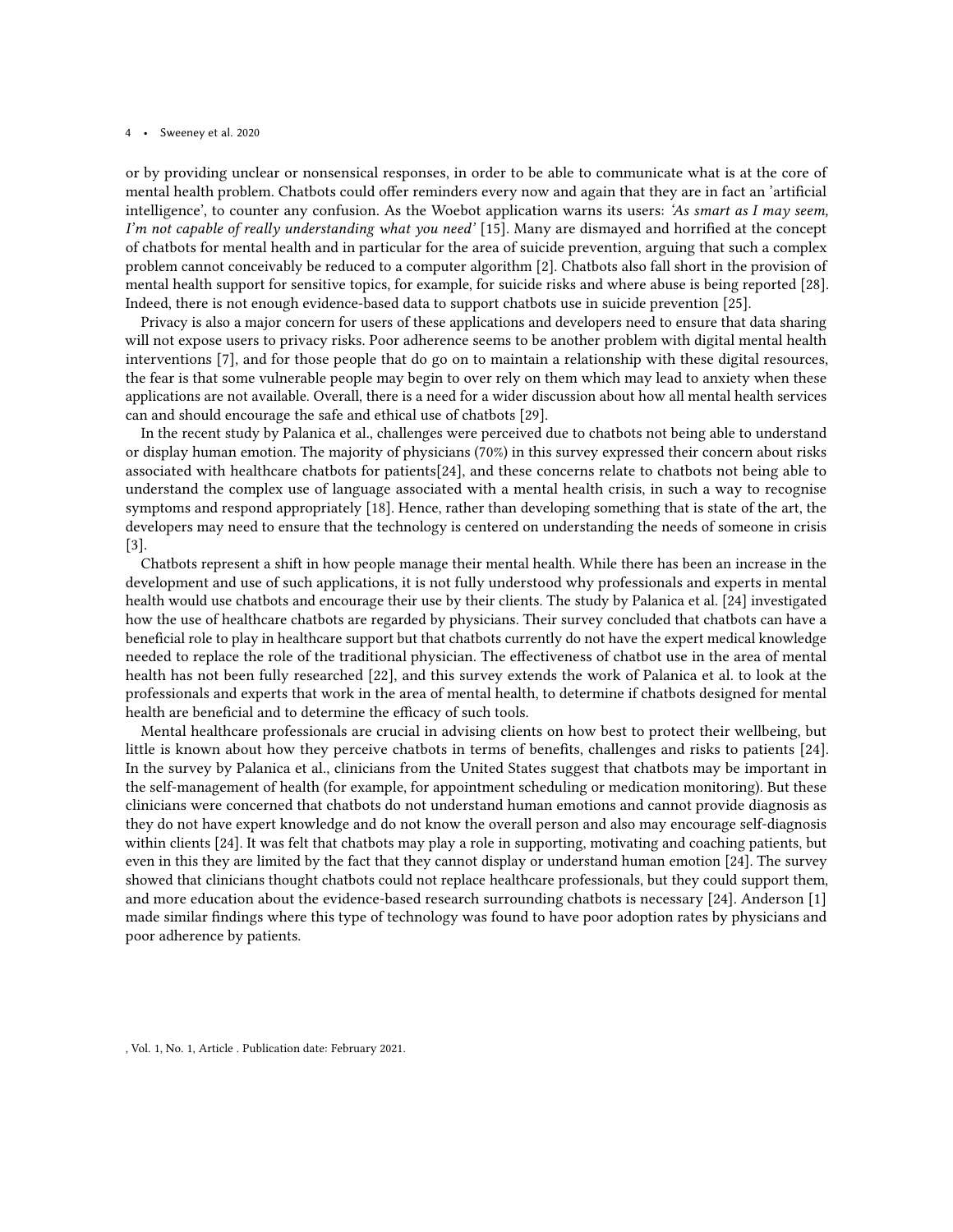# 2 OBJECTIVES

Palanica et al. research involved physicians in the United States only [\[24\]](#page-15-9), where the opinions were primarily about physical health. Further research is needed to consider different mental healthcare professionals in different environments and how they perceive chatbots for use with their clients. Therefore, the main objective of this survey is to assess awareness, attitudes and practices of mental healthcare professionals regarding the use of digital health tools and particularly chatbots to augment and improve mental health service provision. The survey investigates: the use of healthcare chatbots; perceived benefits of healthcare chatbots to clients; perceived challenges of healthcare chatbot usage; perceived risks of healthcare chatbots, and the perceptions of healthcare chatbots in the role of a mental healthcare professional. An additional objective is to determine if there is an association between a mental healthcare professional's experience and their likelihood to recommend or prescribe the use of mental healthcare chatbots to their clients.

# 3 METHODS

The study involved an online survey of awareness, attitudes and practices relating to digital technology among mental healthcare professionals. Ethical approval for this study was obtained from the School of Psychology Filter (Ethics) Committee and the University Ethics Review Board at Ulster University. Respondents gave informed consent at the entry point to the online survey.

The survey was part of a larger project known as ChatPal, a project funded by the Northern Periphery and Arctic programme (2014-2020) to co-create a chatbot to support the mental wellbeing of people living in sparsely populated areas.

The ChatPal consortium is made up of partners from Northern Ireland, Ireland, Scotland, Sweden and Finland. Initial recruitment for the survey took place in Northern Ireland, via local mental health services organisation and ChatPal partner Action Mental Health (AMH). AMH shared the survey with their staff via email, emphasising the voluntary nature of participating. Recruitment also took place via email by academic institutions and health care services across the Consortium's partnership networks. Snowball sampling was used to recruit additional mental health professionals across each of these regions in Europe.

Only mental health care professionals were eligible to participate in the survey. This included individuals employed to either support the mental well-being of the population in general or support those with mental ill health on a practical or an academic basis.

The survey is subdivided into 5 main sections, including (1) usage of mental healthcare chatbots, (2) perceived benefits of healthcare chatbots to clients, (3) perceived challenges of mental healthcare chatbot usage, (4) perceived risks of healthcare chatbots, and (5) perceptions of mental healthcare chatbots by mental healthcare professionals. The survey categories remain similar to the survey designed by Palanica et al., but the emphasis on physical health and the associated symptomatology has been changed to mental health for this current study. Also, references to professionals and technology have been made more relevant to mental health rather than physical health.

Data were analysed using descriptive analyses to examine the characteristics of participant responses to survey items on mental healthcare chatbots. Data analysis was carried out using the Python programming language and Python Jupyter Notebook. Spearman's Rank Correlation Coefficients were used for association analysis between variables. Significance testing was computed for correlations, where p<.05 was considered statistically significant. Bar charts displaying the survey results contain error bars with an error amount of 5% percent for each data point, as a percentage of the value of that data point.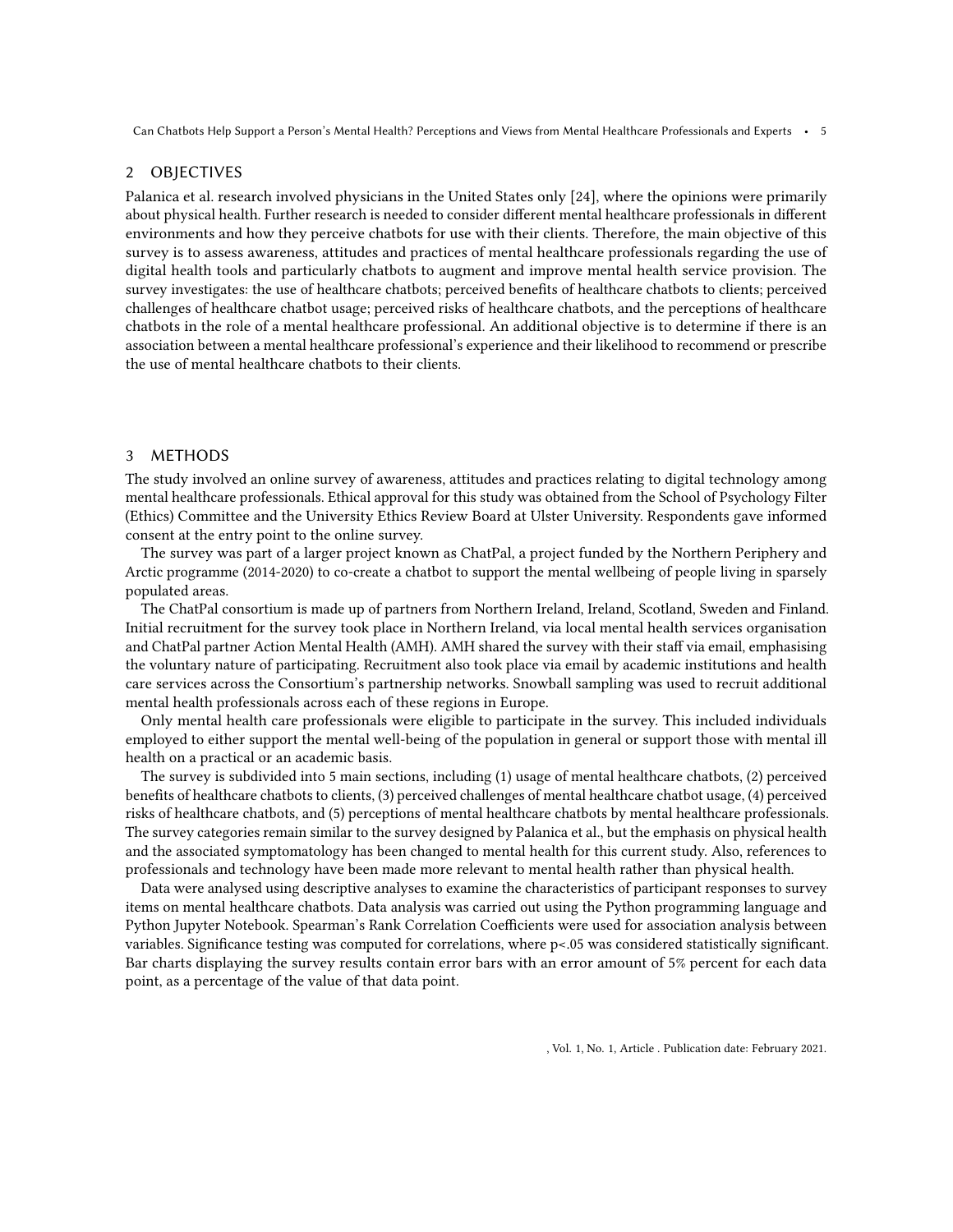# 4 RESULTS

# 4.1 Use of Mental Health Chatbots

When asked about the perceived importance of chatbots (Figure 1), 77% of professionals and experts in mental health thought that chatbots are either somewhat important (66%) or very important (11%). In contrast, 23% believed that chatbots are somewhat unimportant (20%) or very unimportant (3%).



Fig. 1. Perceived importance of chatbots in mental healthcare

The surveyed professionals and experts in mental healthcare were also provided with a list of some of the chatbots currently available for use in mental healthcare and asked about their levels of awareness of these chatbots. From their replies, it is noticeable that the vast majority of the respondents have neither heard of nor used any of these applications. Of the 16 respondents who had used these chatbots, 24% of the respondents believed that their clients use mental healthcare chatbots (with 35% not using them) with the majority (38%) being unsure or did not know if their clients used mental healthcare chatbots.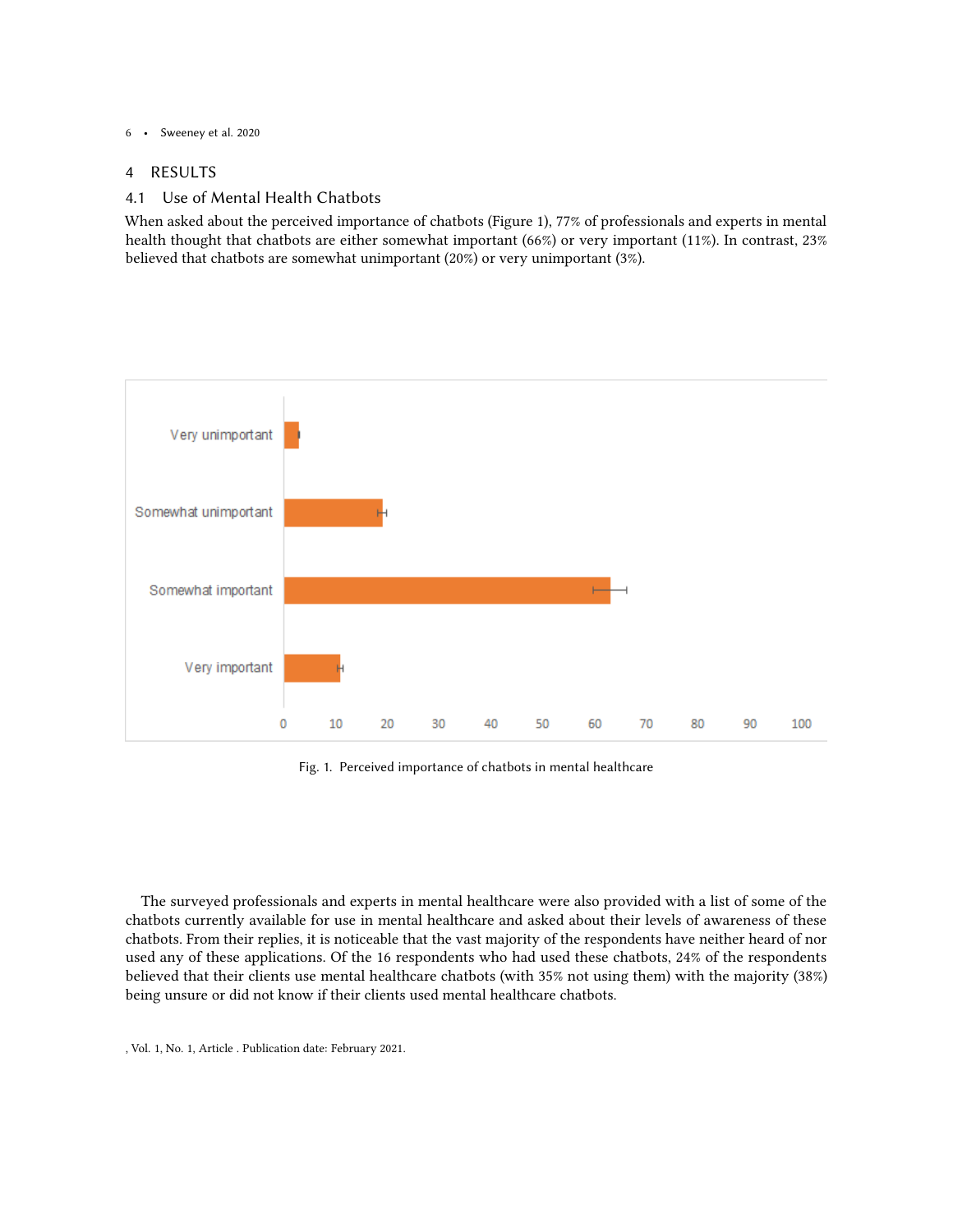

Fig. 2. Perceived likelihood to prescribe the use of mental healthcare chatbots to their clients within the next 5 years

The respondents were also asked if they would be likely to prescribe the use of mental health chatbots to their clients within the next five years. A total of 80% of respondents replied that they would be very likely (24%) or somewhat likely (56%) to prescribe these tools (Figure 2). Although there is a disparity in gender distribution in the respondents (16% male and 62% female), there was no significant difference between the percentage of males versus females and their likelihood to prescribe the use of mental health chatbots to their clients.

# 4.2 Perceived potential benefits of using mental healthcare chatbots for clients

The perceived benefit to clients is an important indicator of the efficacy of this new technology. The professionals and experts in mental health were asked about any apparent benefits that existed with the use of chatbots in the area of mental health. Figure 3 shows an average of 65% (SD = 13.24) agreed to some extent that there are benefits associated with mental healthcare chatbots, nevertheless an average of 17% (SD = 6.12) disagreed to some extent that there were any potential benefits. More than three quarters of respondents agreed that mental healthcare chatbots could help their clients to better manage their own health (79%). Chatbots were also perceived to improve access and timeliness to care (71%) and reduce travel time to their mental healthcare providers (81%). 60% of respondents believed that mental healthcare chatbots could prevent unnecessary visits to mental healthcare providers and that clients may disclose more information to chatbots compared to mental healthcare providers (48%).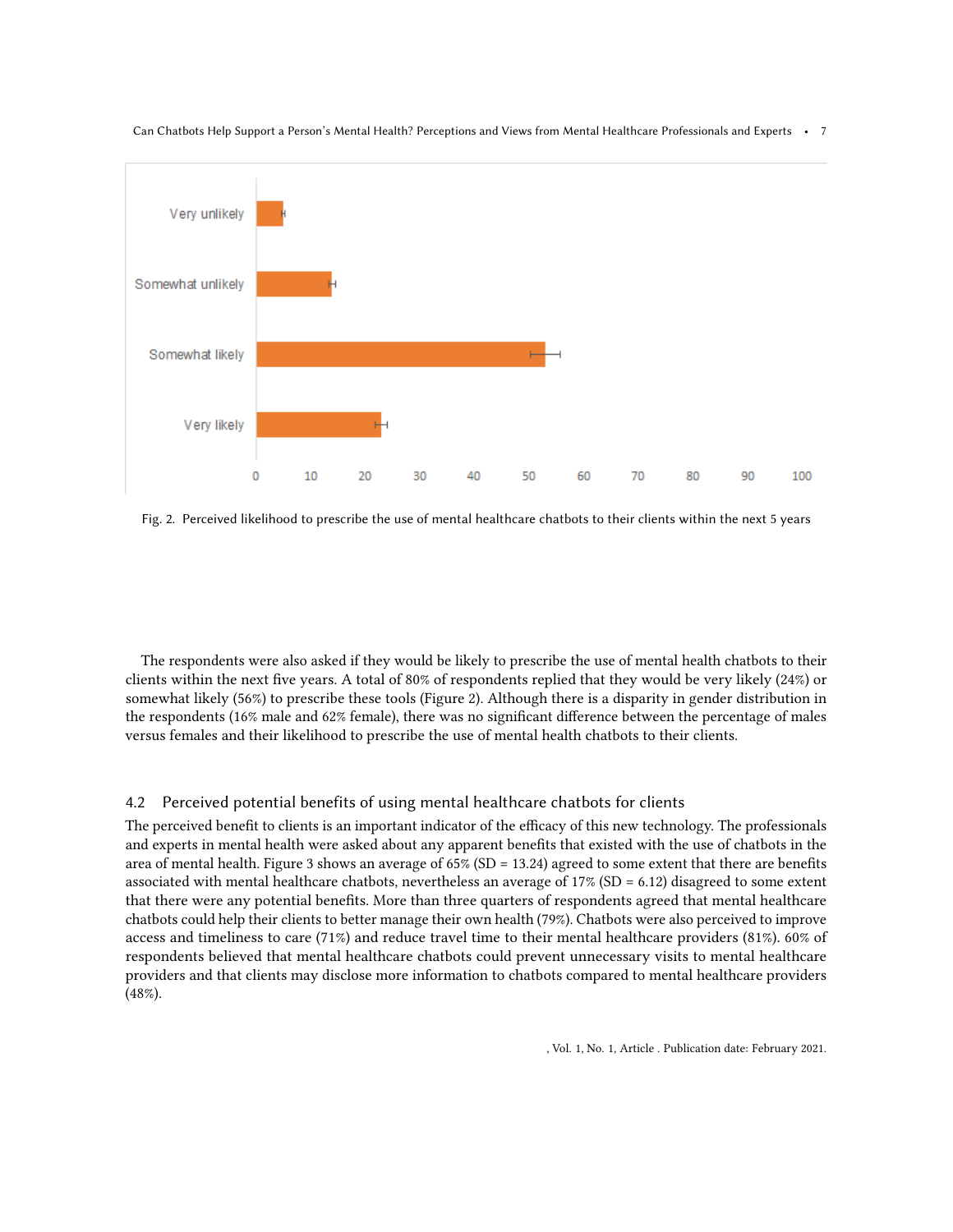

Fig. 3. Perceived benefits of mental healthcare chatbots for clients (ordered in descending order by percentage that strongly agree)

There will also be mental health-related benefits of chatbot use for clients, with an average of 53% of respondents believing in some type of physical, psychological, or behavioural health benefit to clients, with more than half of respondents believing that mental healthcare chatbots could increase activity or exercise (59%), improve nutrition or diet (63%), reduce stress (66%) or improve medication or treatment adherence (66%).

The respondents were asked how much they believe that healthcare chatbots would help or impede their work in their daily occupational role on a scale from  $0 = \text{'impede}$  my work' to  $5 = \text{'help}$  me'. The responses showed an observed range 0-5; mean 2.95; median 3; and a standard deviation of 1.15. The professionals and experts in mental health were also asked how likely it would be in the future, for healthcare chatbots to play a more significant role in clients' health than their healthcare provider, well over half (58%) of respondents thought that it would most likely happen, with 27% expressing that it would be very likely.

In relation to certain barriers to mental health provision, the majority (88%) of professionals and experts in mental health regarded the use of chatbots as strongly beneficial or somewhat beneficial. In particular, respondents found chatbots would be most beneficial for reminders for medication/treatment compliance (70%), renewing medication prescriptions (58%) and answering medication Frequently Asked Questions (54%).

There are also perceived logistical benefits of using mental healthcare chatbots, with the majority of respondents (88%) believing that advantages for organisation, planning, and management of administrative characteristics

<sup>,</sup> Vol. 1, No. 1, Article . Publication date: February 2021.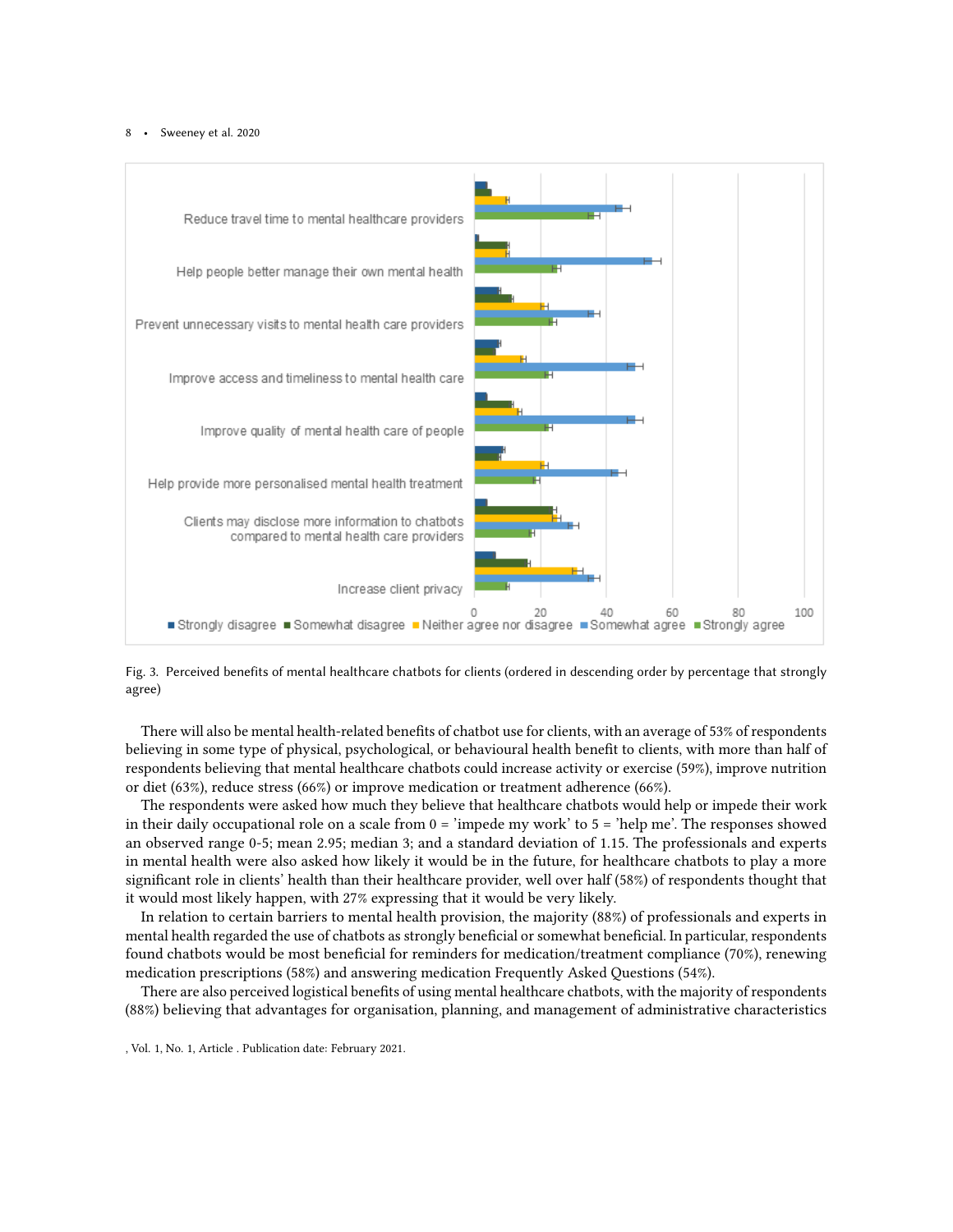associated with mental healthcare, are either strongly or somewhat beneficial (Figure 4). Respondents perceived that chatbots would be beneficial for scheduling doctor appointments (91%), locating mental health clinics and services in a specific area (91%), setting reminders for medication/treatment compliance (91%), or answering medication-related 'Frequently Asked Questions' (86%).



Fig. 4. Perceived logistical benefits of using chatbots for clients (ordered in descending order by percentage that find the perceptions strongly beneficial)

Along with the logistical benefits of using these applications for their clients, chatbots also have significant potential for use in self management (39%), followed by education (36%) and training (35%) (Figure 5).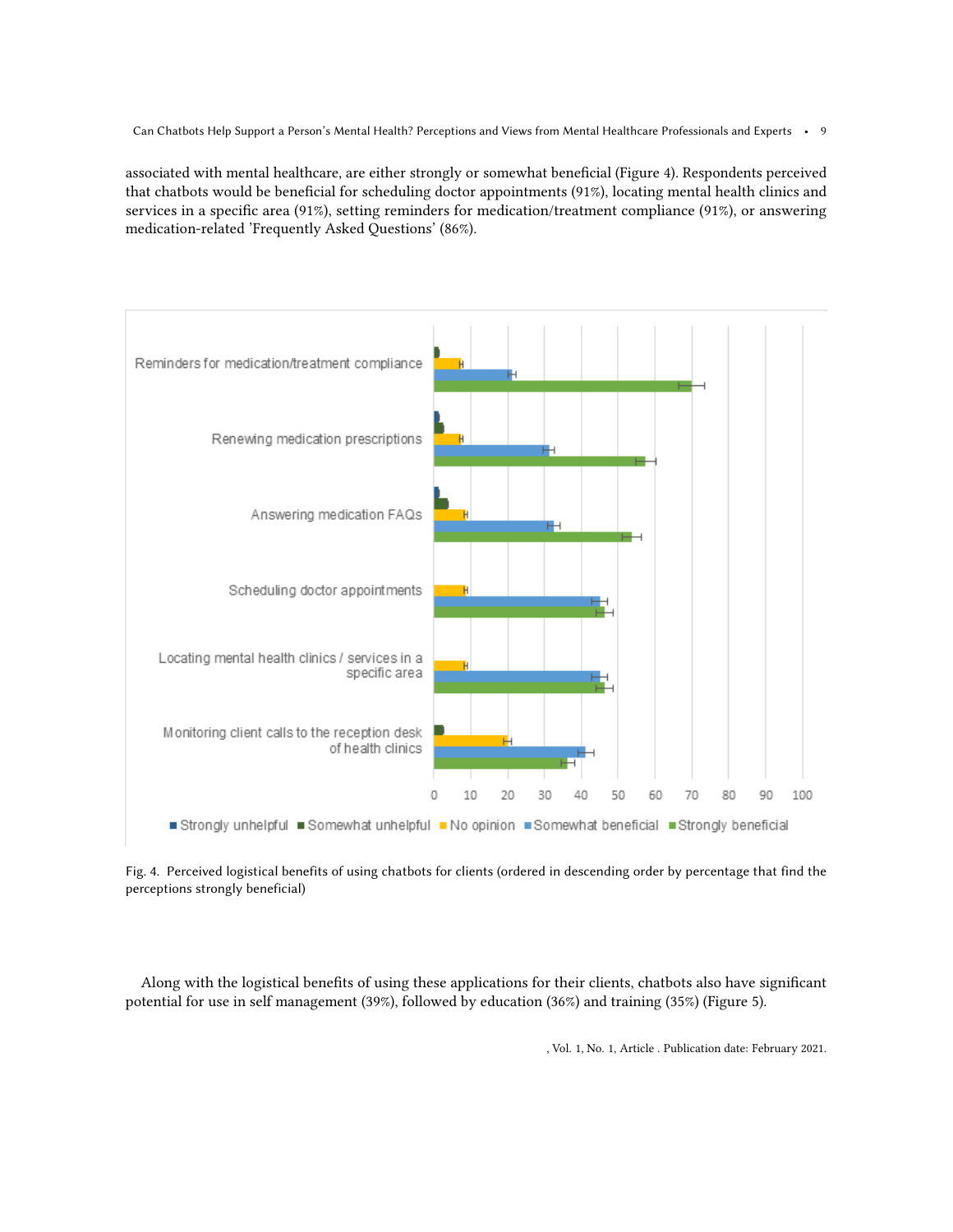

Fig. 5. Perceived potential uses for chatbots (ordered in descending order by percentage with Significant potential)

Chatbot use, as an aid to cognitive behaviour therapy, is also perceived as having strong potential (25%), as these convenient, intelligent tools can conceivably offer assistance at any time with little commitment from the client. The respondents also believed that chatbots could have potential to be used for particular disorders including: stress (82%); anxiety (80%); depression (74%) and phobia (67.5%). And, when asked if chatbots have the potential to improve specific health-related outcomes for clients, over 60% of respondents replied that medication or treatment adherence; stress reduction or management; psychological well-being increase and nutrition or diet improvement are all areas that could improve outcomes.

# 4.3 Perceived challenges and risks associated with mental healthcare chatbots

Along with the benefits of using mental healthcare chatbots, there are also challenges. Over half of the respondents (54%) agree that there are various challenges associated with the use of mental healthcare chatbots for clients. The main challenge identified with the use of mental healthcare chatbots was that chatbots cannot adequately understand or display human emotion (86%). Other challenges highlighted are that: chatbots cannot effectively care to the full extent of the clients' needs (77%); they lack the intelligence or knowledge to accurately assess clients (73%); and respondents perceived client data privacy and confidentiality as a challenge (59%).

<sup>,</sup> Vol. 1, No. 1, Article . Publication date: February 2021.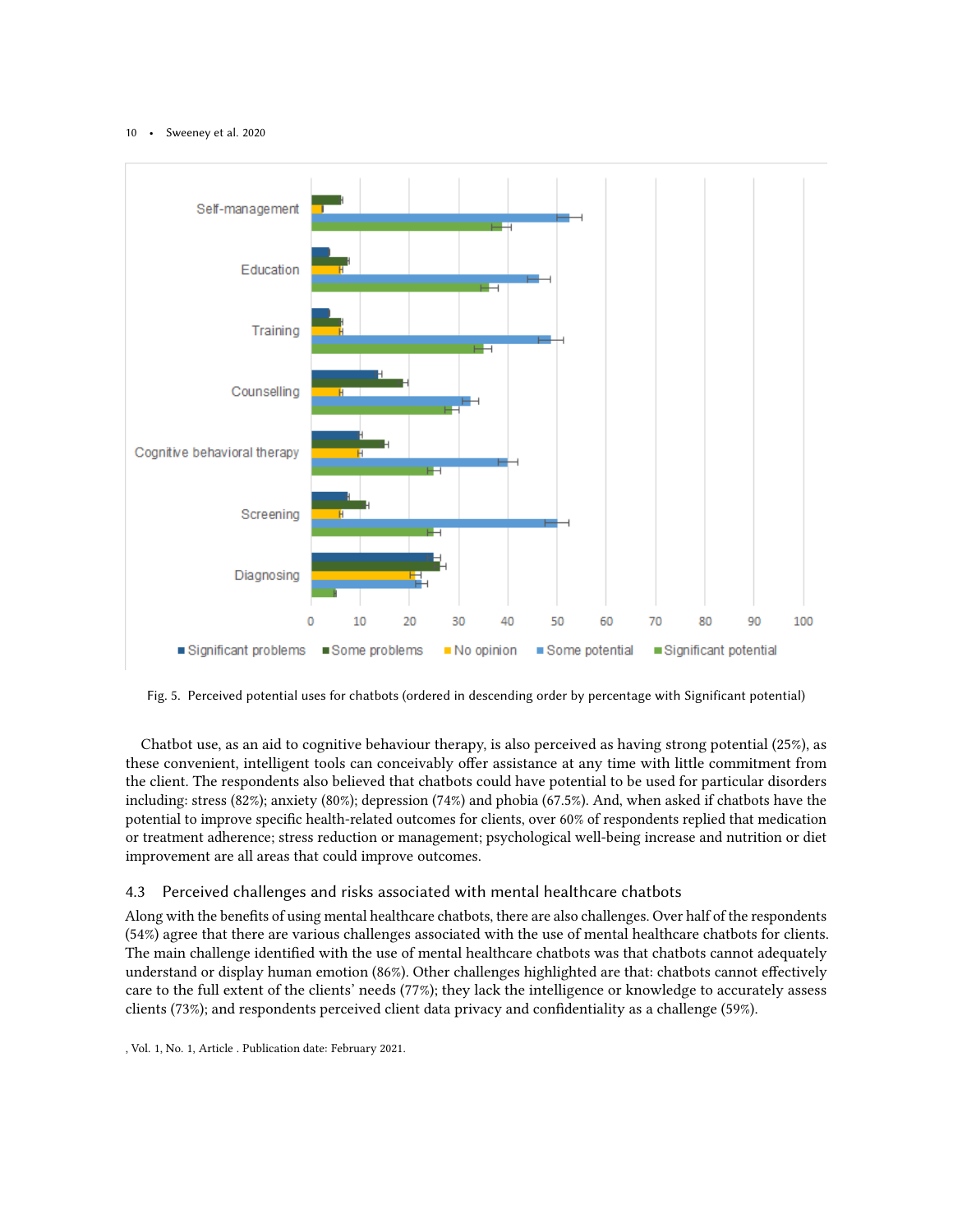This study shows overall rates of perceived risks (79%) to be a concern to the professionals and experts in mental health, in relation to the use of chatbots in care provision (Figure 6), whereas only 6% did not agree about any perceived potential risks.



Fig. 6. Perceived risks associated with using mental healthcare chatbots for client (ordered in descending order by percentage that strongly agree)

Over 75% (78%) of respondents agreed about the listed perceived risks, with 90% claiming that the clients may not feel adequately connected to their healthcare providers as a major risk. Other major perceived risks include: clients may not be able to verbalise their own mental health state clearly enough to allow the chatbot to understand (82%); clients may not accurately understand the recommendations (80%); and clients may abuse the use of chatbots and self-assess too often (80%).

Over 57% of survey respondents indicated that healthcare chatbots would be more likely in the future to play a more significant role in the health of clients than the healthcare provider. This perhaps indicates that national health services should consider procuring mental health apps from specialised app development providers. Countries such as the United Kingdom and Sweden, where healthcare provision is free of charge at the point of care, are beginning to put in place mental health service apps libraries within their systems of universal health coverage.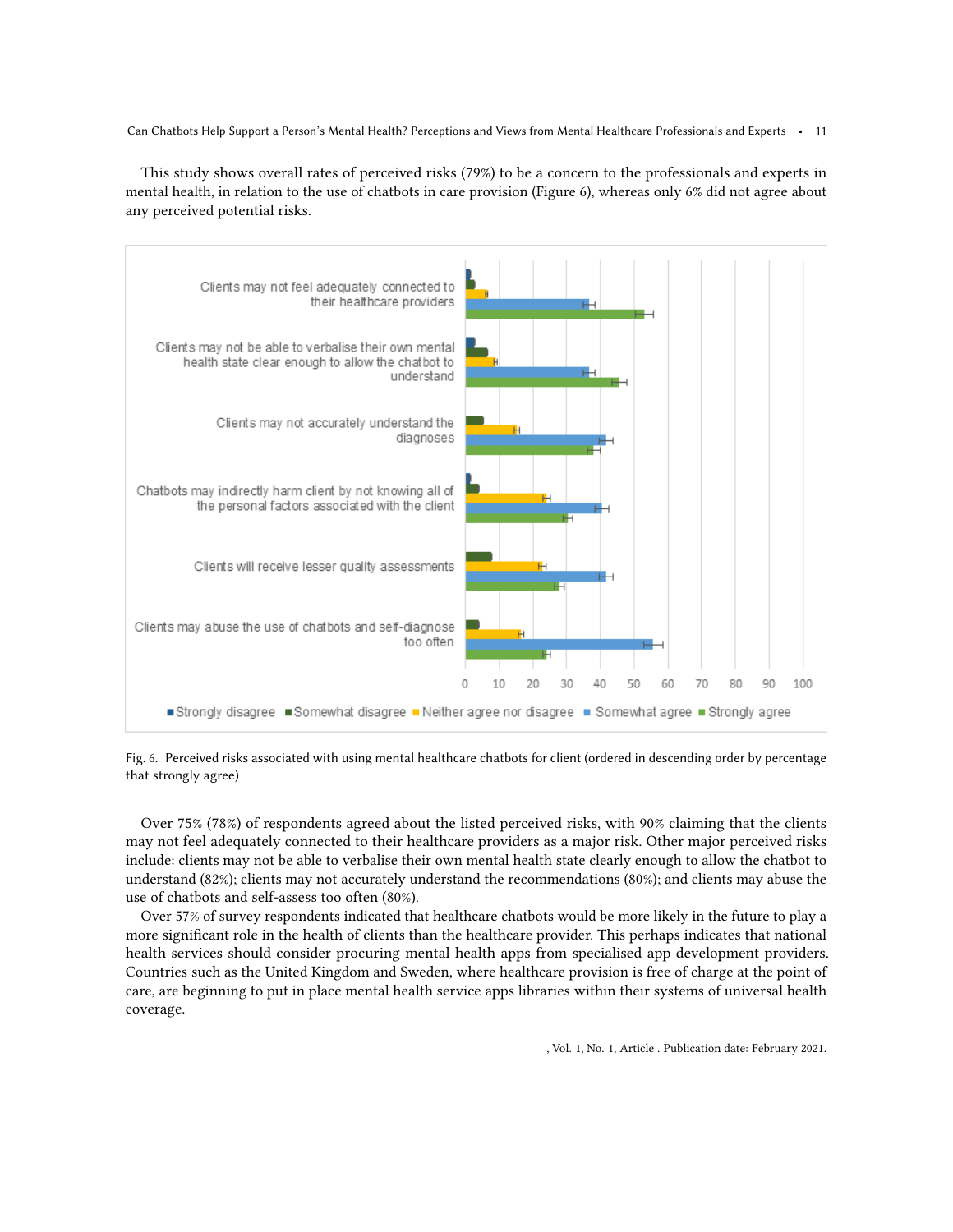From the survey results, it is evident that the majority of respondents agree that there are benefits associated with mental healthcare chatbots and that the perceived importance of chatbots is also relatively high.

Spearman's Rank correlation coefficient was used to correlate the years of experience of the respondents, as mental healthcare professionals, to various perceptions they may have about the use of chatbots. As years of experience increased, there was a corresponding increase in the belief that mental healthcare chatbots could benefit people in specific areas of mental health management: to help clients better manage their own mental health ( $r = 0.543$ ,  $p < 0.01$ ); to improve quality of mental healthcare of people ( $r = 0.536$ ,  $p < 0.01$ ); improve access and timeliness to mental healthcare ( $r = 0.557$ ,  $p < 0.01$ ) and assist mental healthcare workers in their daily occupational role ( $r = 0.547$ , p<0.01). There were also significant statistical correlations between increased experience and a likelihood to recommend the prescription of mental healthcare chatbots to healthcare provider colleagues (r = 0.224, p<0.03), and a likelihood to prescribe the use of mental healthcare chatbots to clients within the next 5 years ( $r = 0.219$ ,  $p < 0.03$ ). All these correlations are statistically significant (p-value less than 0.05), and the results indicate that, as people's experience increase, so does their belief that the use of chatbots can improve the quality of care, client self-management, access to care and assist mental healthcare workers in their roles. Similarly, there is an increase in likelihood to both recommend and prescribe the use of chatbots, with increasing years of experience of the mental healthcare professional.

# 5 DISCUSSION

### 5.1 Principal Findings

The primary aim of this study is to assess the feasibility and efficacy of chatbot use in the area of mental health, to assess the awareness, attitudes and practices of mental healthcare professionals regarding the use of chatbots in improving mental health service provision, while also determining if there is any association between a person's experience and their belief that the use of chatbots can improve the quality of care, client self-management, access to care and assist mental healthcare workers in their roles. An additional objective is to determine if there is any association between a person's experience and their likelihood to recommend or prescribe the use of mental healthcare chatbots to their clients. A total of 100 respondents from Northern Ireland, Ireland, Scotland, Sweden and Finland took part in this online survey and all the respondents were either professionals or experts in the area of mental health.

In relation to physical, psychological, or behavioural health benefits to clients, the respondents believe that mental healthcare chatbots could increase activity or exercise, improve nutrition or diet, reduce stress, improve medication or treatment adherence. Respondents also found chatbots would be beneficial for reminders for treatment compliance, renewing medication prescriptions and answering medication 'Frequently Asked Questions'. Perceived logistical benefits of using mental healthcare chatbots show a strong percentage believing there are advantages for organisation, planning, and management of administrative characteristics associated with mental healthcare.

The work by [\[24\]](#page-15-9) indicated that chatbots may play a beneficial role in health care. However, this work has developed significantly on that research with the primary finding from this study indicating that, with greater experience, mental healthcare professionals have greater belief in the use of chatbots to better manage their clients' own mental health. This was a significant statistical correlation between increased experience and a likelihood to recommend the prescription of mental healthcare chatbots to healthcare provider colleagues, and a likelihood to prescribe the use of mental healthcare chatbots to clients within the next 5 years. This could be seen as an unexpected result where the expectation would be that younger respondents (with less experience) would be more embracing of new technologies, but counter-intuitively, people with more experience (who are generally older) are shown to have belief that these tools have a place in the mental healthcare process and they would be more likely than healthcare workers with less experience, to recommend or prescribe the use of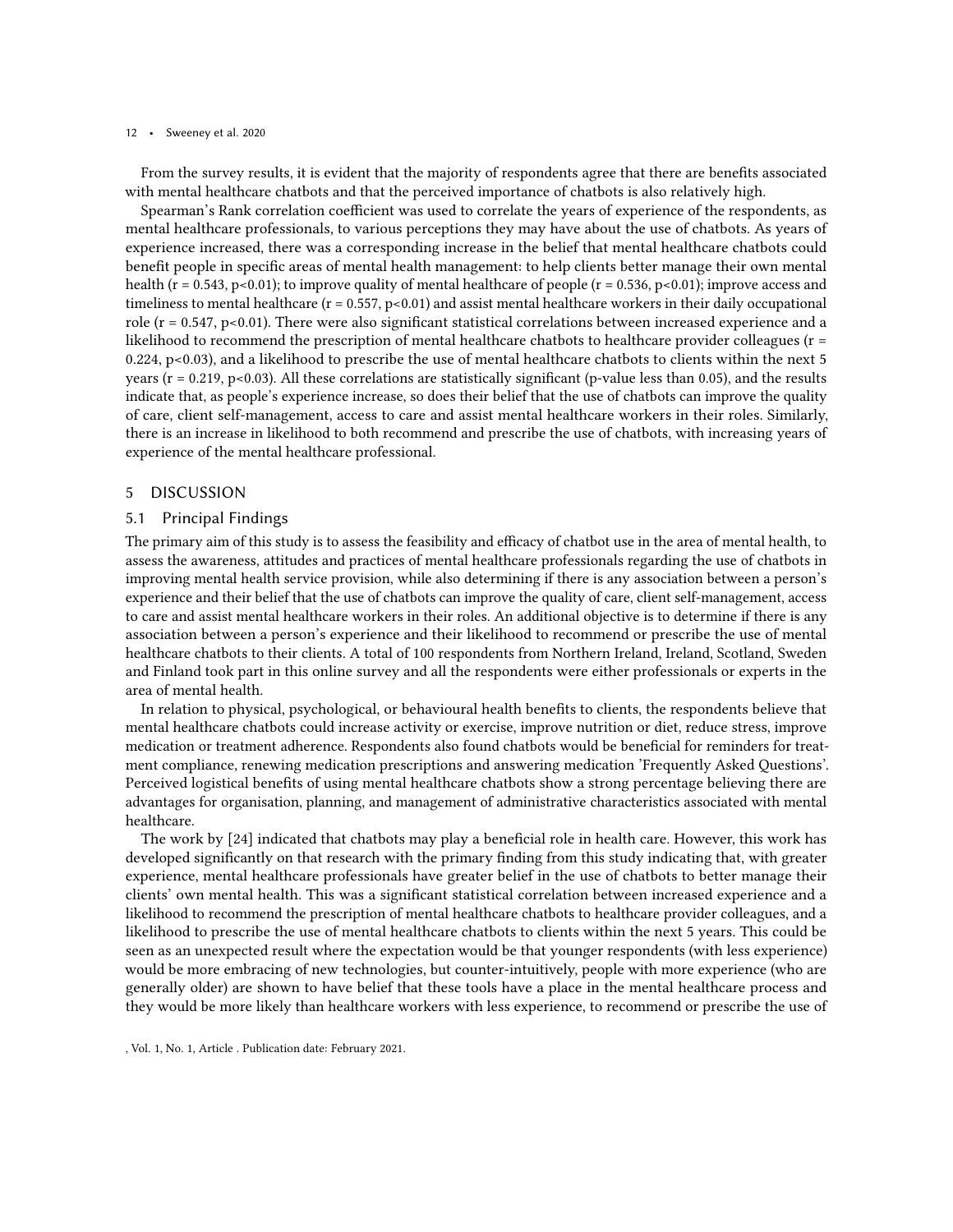mental healthcare chatbots to their clients. Even though there are significant statistical correlations between both increased experience and age with a likelihood to prescribe the use of mental healthcare chatbots to clients within the next 5 years, this is not a clear picture across all age groups. Further analysis has shown that 50% of respondents under 30 years of age have responded that they would be very likely to prescribe the use of mental health care chatbots to their clients within the next 5 years, compared to 24% for 30-39 year olds, 42% for 40-49 year olds, 18% for 50-59 year olds, and 33% for those over 60. If 'very likely' and 'somewhat likely' responses are combined, then 75% of respondents under 30 years of age have responded that they would be very likely or somewhat likely to prescribe the use of mental health care chatbots to their clients within the next 5 years, compared to 80% for 30-39 year olds, 79% for 40-49 year olds, 77% for 50-59 year olds, and 83% for those over 60.

Similar to the findings of a previous cross-sectional web-based survey, which examined the physicians' perceptions of chatbot use in general healthcare, the mental health professional's adoption of available chatbots is less extensive than anticipated. Even so, more than half of the respondents to the survey agreed to some extent that there are benefits associated with mental healthcare chatbots, yet the perceived adoption among clients is still quite low. This reflects some of the results from a recent trial by Fitzpatrick et al. where they found that, despite the effectiveness of these applications, the adoption and adherence to these tools is relatively poor [\[10\]](#page-14-7). The perceived importance of chatbots was also relatively high with more than three quarters of respondents agreeing that mental healthcare chatbots could help their clients to better manage their own health. Chatbots were also perceived to improve access and timeliness to care, reduce travel time to their mental healthcare providers and prevent unnecessary visits to mental healthcare providers. The mental healthcare workers also believed that clients may disclose more information to chatbots compared to mental healthcare providers.

As well as perceived benefits, challenges and risks also exist. The main challenge identified with the use of mental healthcare chatbots was in relation to chatbots not adequately understanding or displaying human emotion. When trying to replicate the duties of a (human) expert, it was perceived that chatbots lack the intelligence or knowledge to assess clients accurately and it is believed that chatbots cannot effectively care to the full extent of the clients' needs. Another area that needs to be addressed in terms of chatbot adoption, relates to data privacy, as the respondents perceived client data privacy and confidentiality a challenge. An overwhelming majority of the respondents (90%) claimed that their clients may not feel adequately connected to their healthcare providers when using chatbots, and these challenges and concerns would need to be addressed before the technology can be fully endorsed by the mental healthcare workers and adopted.

# 5.2 Implications for policy and practice

There are many implications for the development and deployment of chatbot services in the area of mental healthcare. Development could focus more on the self-management, education and training elements of the application to reflect the findings of this survey, to direct policy and practice. The developers of these applications should consider what the mental healthcare workers find most beneficial about these applications or what could have the greatest potential. The perception of the use of some methods seems to increase with increased years of experience, which is an important finding. As such, the integration of these tools could involve training people together with people with more years' experience, who are not as digitally adept, but have the belief in the role of technology. Chatbots have been perceived to relieve certain barriers in mental health provision, which includes stigma around accessing psychological health services and geographical isolation. Findings from this study show that respondents agree that mental healthcare chatbots could help clients better manage their own health, improve access and timeliness to care, reduce travel time to mental healthcare providers and prevent unnecessary visits to mental healthcare providers. Either more pilot projects would be needed to demonstrate the technological soundness of some of these applications, or a national review board would be needed to review and rate mental healthcare apps. One solution to this is the Organisation for the Review of Care and Health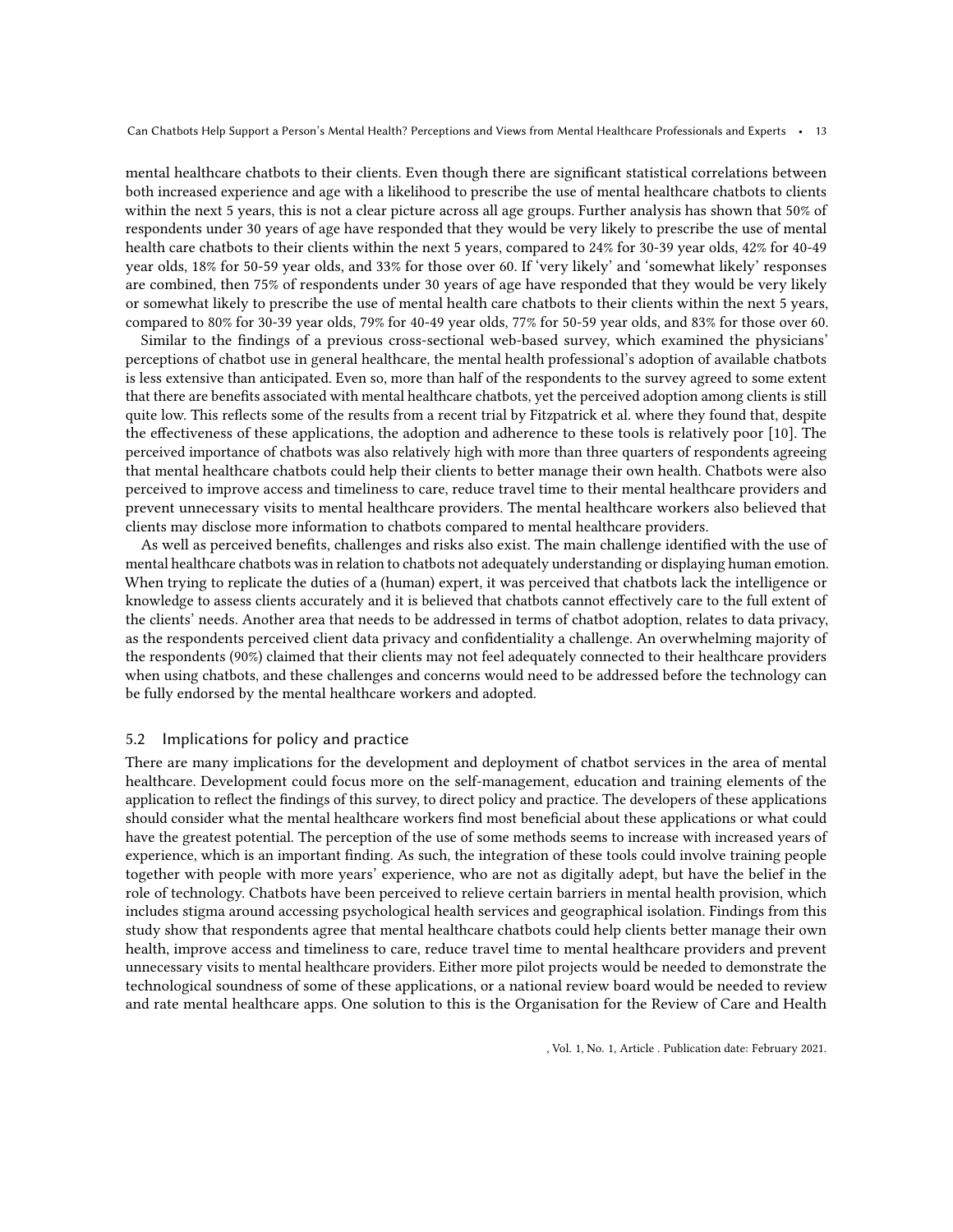Applications (ORCHA) which is providing health app evaluation, where over 65% rating is a precondition for adoption by the UK's National Health Service (NHS), for example. ORCHA outline that there are 3 main challenges to digital health solutions, which include: lack of awareness of the part that these applications can play in the management of health and care related conditions; difficulty in accessing appropriate apps for specific needs; and the lack of trust which is inhibiting the utilisation of digital health solutions.

There are also some uncertainties and concerns about the impact of chatbots in mental healthcare provision. While there was a general perception that chatbots could potentially be used to help clients to better manage their own health, over 25% (27.5%) did not believe that clients would be inclined to disclose more information to chatbots compared to mental healthcare providers. Similarly, the respondents saw problems in the areas of diagnosing (51%), counselling (32.5%) and cognitive behavioural therapy (25%), possibly because these could be perceived as replacements for vital roles within mental healthcare management. Only when these tools can be developed to meet the requirements of the people who will use them, and are practised in real-life settings, will their impact be fully realised. Developers should take these findings into consideration when developing mental healthcare chatbots, i.e. to focus on integrating reminders into the software, for example, relating to the client's goals, medication and exercise and use the chatbots to help alleviate stress and educate people. As the mental healthcare workers also believed that clients would disclose more information to chatbots compared to mental healthcare providers, the developer needs to be able to assure client users about privacy and confidentiality. The development of these mental healthcare chatbots could also focus on increasing activity or exercise or work towards reducing stress or improving medication or treatment adherence. Finally, chatbots may offer an opportunity to redesign the mental healthcare system in such a way that promotes genuine collaboration between mental healthcare professionals and technologists. In order to integrate these new technologies into the area of mental health provision successfully, mental healthcare professionals and policy makers need to appraise the reliability and validity of such tools. If scientific evidence shows the benefits of these tools, policymakers will then need to investigate the ethical and legal concerns associated with the use of artificial intelligence to support mental health counseling treatment programs, so that these new methods can be successfully implemented.

# 5.3 Limitations

One of the limitations of this research is that the sample number is relatively small  $(n=100)$ . All of the chatbots mentioned as examples in the survey were in English language and thus not necessarily familiar to professionals in Finland and Sweden, which is a limitation. The survey also did not capture the age group of the clients with whom the mental health professionals worked, which is a limitation and an area for future research. A further limitation is the sampling method used. The snowball survey sampling method, also known as convenience sampling, will not guarantee a random sample is selected, as the people are recruited based on whom they know and their links to the ChatPal project, and therefore not representative of the entire population. In addition to the majority of respondents being linked to a single project, there could also be a bias towards specific countries, that may have a different attitude toward digital technology for mental healthcare compared with other countries.

### 6 CONCLUSIONS

This study shows that, where they have been used, the experience has been mostly satisfactory, even though the level of personal experience with chatbots among professionals and experts in mental health has been quite low. The results of this survey show that the majority of respondents agree that there are benefits associated with mental healthcare chatbots and the perceived importance of chatbots is also relatively high. The perception is that clients may disclose more information to chatbots compared to mental healthcare providers and in relation to physical/psychological/behavioural health benefits to clients, the respondents believe that mental healthcare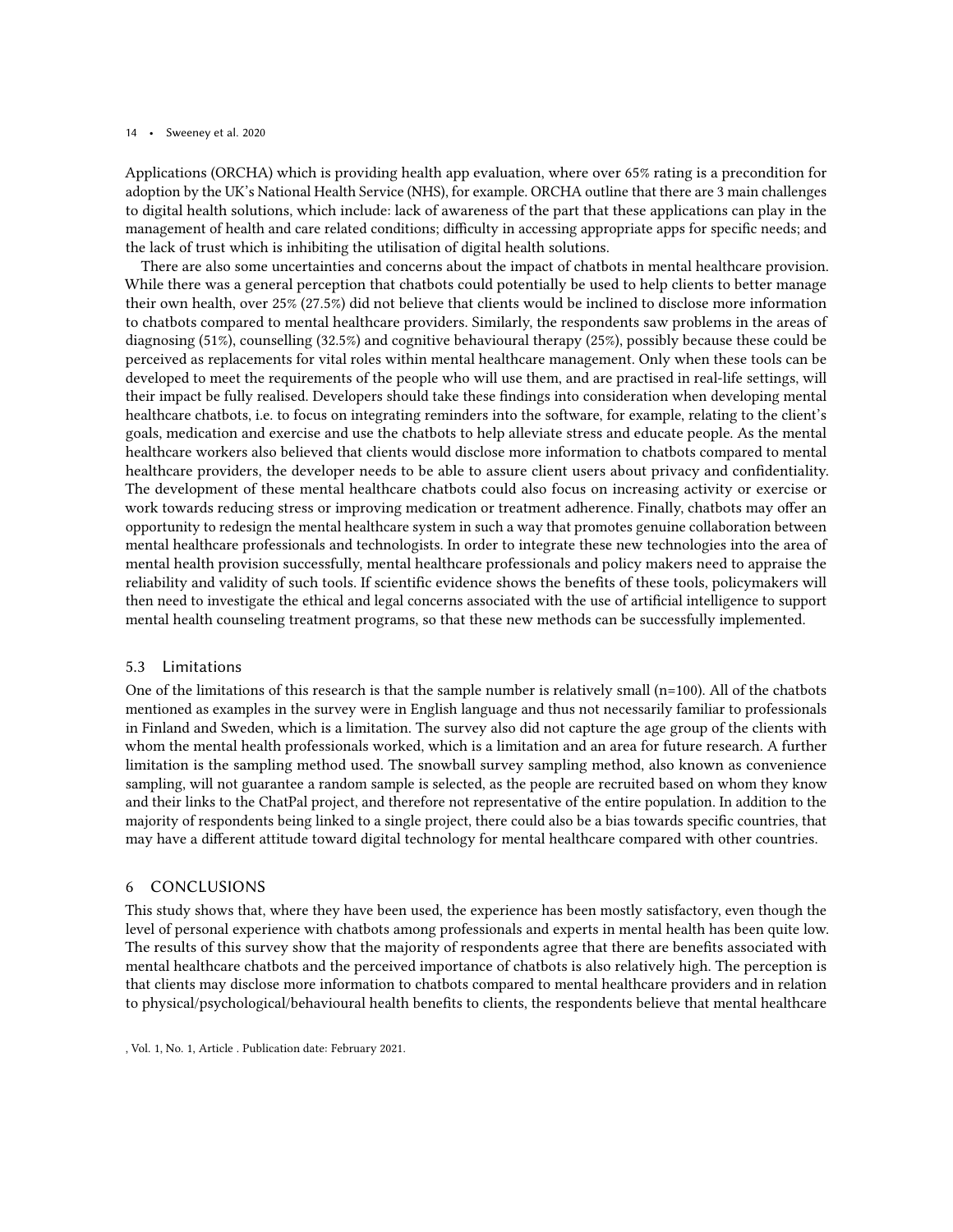chatbots could increase activity or exercise, improve nutrition or diet, reduce stress and improve medication or treatment adherence.

Preliminary evidence for use of chatbots in the area of mental healthcare provision is favourable. This study has found that, as years of experience increased, there was a corresponding increase in the belief that healthcare chatbots could help clients better manage their own mental health; improve quality of mental healthcare of people; improve access and timeliness to mental healthcare and assist mental healthcare workers in their daily occupational role.

### Acknowledgements

The authors would like to thank all the clients, participants, project members, supporters, and researchers at Ulster University, University of Eastern Finland, Norrbotten Association of Local Authorities, Region Norrbotten, Luleå University of Technology, NHS Western Isles, Action Mental Health, Cork Institute of Technology, and Health Innovation Hub Ireland, for the successful development, implementation, and evaluation of this research. The ChatPal consortium acknowledges the support provided by the Interreg VB Northern Periphery & Arctic Programme under the grant for Conversational Interfaces Supporting Mental Health and Wellbeing of People in Sparsely Populated Areas (ChatPal) project number 345.

# REFERENCES

- <span id="page-14-15"></span>[1] Gerhard Andersson. "Internet-delivered psychological treatments". In: Annual Review of Clinical Psychology 12 (2016), pp. 157–179.
- <span id="page-14-12"></span>[2] R R Bond et al. "Chatbots for mental health and suicide prevention: Is this even ethical?" In: European Conference on Mental Health. 2019.
- <span id="page-14-14"></span>[3] DanaKai Bradford and David Ireland. "Virtually there: Chatbots for Mental Health support?" In: (). url: [https://pdfs.semanticscholar.](https://pdfs.semanticscholar.org/9dfe/eb34503a318d5c25fbd037258826e31dcd9f.pdf) [org/9dfe/eb34503a318d5c25fbd037258826e31dcd9f.pdf.](https://pdfs.semanticscholar.org/9dfe/eb34503a318d5c25fbd037258826e31dcd9f.pdf)
- <span id="page-14-9"></span>[4] Petter Bae Brandtzaeg and Asbjørn Følstad. "Why people use chatbots". In: International Conference on Internet Science. Springer. 2017, pp. 377–392.
- <span id="page-14-0"></span>[5] Gillian Cameron et al. "Assessing the Usability of a Chatbot for Mental Health Care". In: International Conference on Internet Science. Springer. 2018, pp. 121–132.
- <span id="page-14-10"></span>[6] McTear M Cameron G, Cameron D, Megaw G, Bond R, Mulvenna M, O'Neill S, Armour C. "Towards a chatbot for digital counselling". In: Proceedings of the 31st British Computer Society Human Computer Interaction Conference. BCS Learning & Development Ltd, 2017, p. 24.
- <span id="page-14-13"></span>[7] Helen Christensen, Kathleen M Griffiths, and Louise Farrer. "Adherence in internet interventions for anxiety and depression: systematic review". In: Journal of medical Internet research 11.2 (2009), e13.
- <span id="page-14-4"></span>[8] Kyungyong Chung and Roy C Park. "Chatbot-based heathcare service with a knowledge base for cloud computing". In: Cluster Computing 22.1 (2019), pp. 1925–1937.
- <span id="page-14-1"></span>[9] Kevin Cullen. eMental Health State-of-the-art & Opportunities for Ireland. Tech. rep. Work Research Centre, 2018, p. 55. URL: [https:](https://www.mentalhealthreform.ie/wp-content/uploads/2018/10/eMental-Health-State-of-the-art-Opportunities-for-Ireland-Full-Report.pdf) [//www.mentalhealthreform.ie/wp-content/uploads/2018/10/eMental-Health-State- of- the-art-Opportunities- for-Ireland-Full-](https://www.mentalhealthreform.ie/wp-content/uploads/2018/10/eMental-Health-State-of-the-art-Opportunities-for-Ireland-Full-Report.pdf)[Report.pdf.](https://www.mentalhealthreform.ie/wp-content/uploads/2018/10/eMental-Health-State-of-the-art-Opportunities-for-Ireland-Full-Report.pdf)
- <span id="page-14-7"></span>[10] Kathleen Kara Fitzpatrick, Alison Darcy, and Molly Vierhile. "Delivering cognitive behavior therapy to young adults with symptoms of depression and anxiety using a fully automated conversational agent (Woebot): a randomized controlled trial". In: JMIR mental health 4.2 (2017), e19.
- <span id="page-14-3"></span>[11] Asbjørn Følstad and Petter Bae Brandtzæg. "Chatbots and the new world of HCI". In: interactions 24.4 (2017), pp. 38–42.
- <span id="page-14-8"></span>[12] Russell Fulmer et al. "Using psychological artificial intelligence (Tess) to relieve symptoms of depression and anxiety: randomized controlled trial". In: JMIR mental health 5.4 (2018), e64.
- <span id="page-14-6"></span>[13] Adam C Jaroszewski, Robert R Morris, and Matthew K Nock. "Randomized controlled trial of an online machine learning-driven risk assessment and intervention platform for increasing the use of crisis services." In: Journal of consulting and clinical psychology 87.4 (2019), p. 370.
- <span id="page-14-11"></span>[14] Tobias Kowatsch et al. "Design and evaluation of a mobile chat app for the open source behavioral health intervention platform MobileCoach". In: International Conference on Design Science Research in Information System and Technology. Springer. 2017, pp. 485–489.
- <span id="page-14-5"></span>[15] Kira Kretzschmar et al. "Can your phone be your therapist? Young people's ethical perspectives on the use of fully automated conversational agents (chatbots) in mental health support". In: Biomedical informatics insights 11 (2019), p. 1178222619829083.
- <span id="page-14-2"></span>[16] Henry W.W. Potts Lisa A Chalaguine, Fiona L Hamilton, Anthony Hunter. "Argument harvesting using chatbots". In: Computational Models of Argument: Proceedings of COMMA 2018 305 (2018), p. 149.